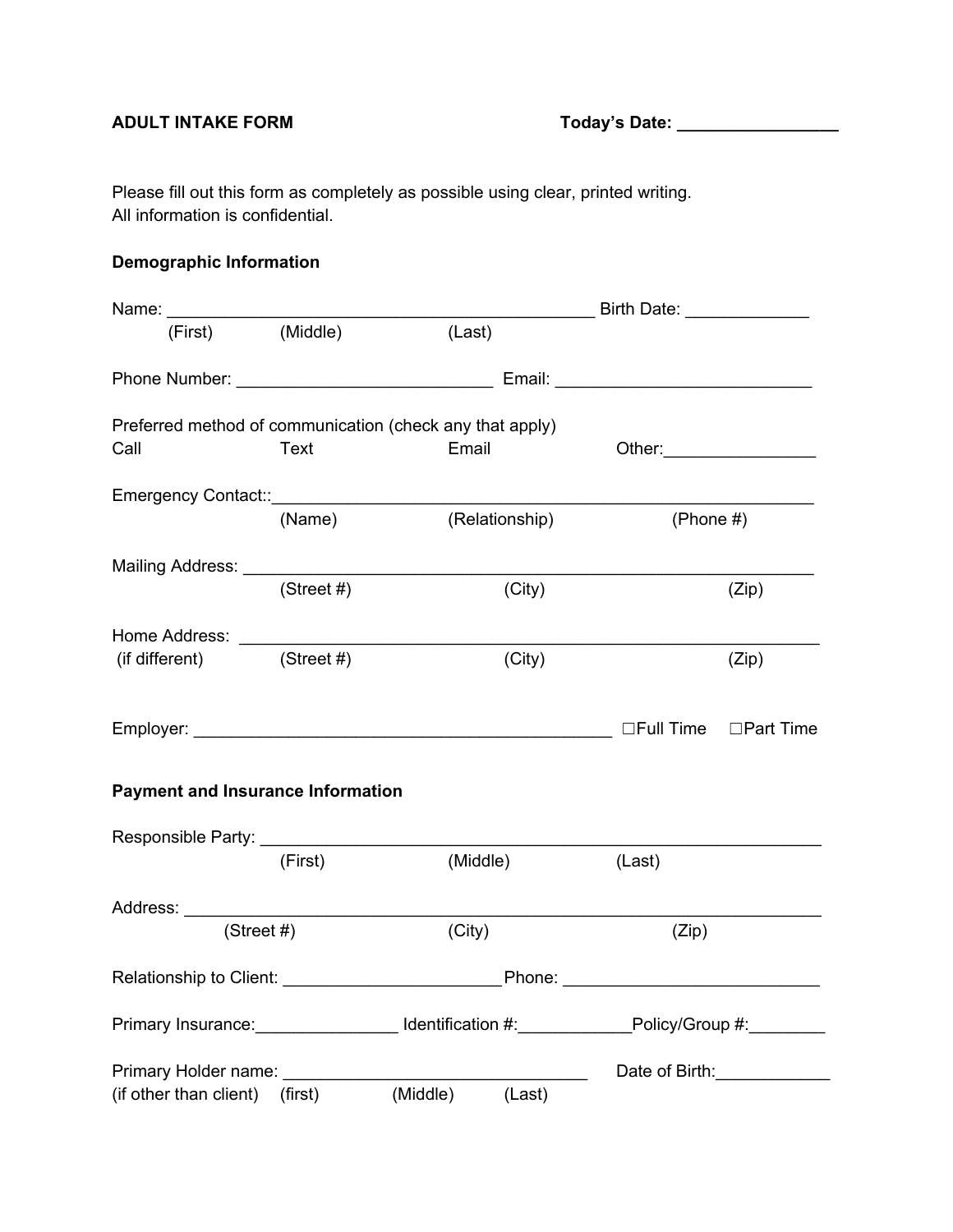| Policy Holder SSN: _________________________ Employer:__________________________                                                            |  |  |                                                                                  |  |
|---------------------------------------------------------------------------------------------------------------------------------------------|--|--|----------------------------------------------------------------------------------|--|
|                                                                                                                                             |  |  |                                                                                  |  |
|                                                                                                                                             |  |  | Date of Birth: <u>_____________</u>                                              |  |
| (if other than client) (first) (Middle) (Last)                                                                                              |  |  |                                                                                  |  |
|                                                                                                                                             |  |  | Policy Holder SSN: ________________________ Employer: __________________________ |  |
| <b>Current Concerns</b>                                                                                                                     |  |  |                                                                                  |  |
| Please briefly summarize what brings you to counseling<br>,我们也不能在这里的人,我们也不能在这里的人,我们也不能在这里的人,我们也不能在这里的人,我们也不能在这里的人,我们也不能在这里的人,我们也不能在这里的人,我们也 |  |  |                                                                                  |  |
| Please describe what you are hoping for in the treatment process.                                                                           |  |  | <u> 1989 - Johann Stoff, amerikansk politiker (d. 1989)</u>                      |  |
| Would you like anyone to attend the sessions with you.                                                                                      |  |  |                                                                                  |  |
| Do you or someone in your family have a current mental health diagnosis:                                                                    |  |  |                                                                                  |  |
| Are you or someone in your family currently taking any medications for this or other issue?<br>$\square$ No                                 |  |  |                                                                                  |  |
| Have you participated in therapy before?                                                                                                    |  |  |                                                                                  |  |
| If yes, briefly summarize any helpful aspects of the experience:                                                                            |  |  |                                                                                  |  |
| Do you plan to work with another therapist concurrently?<br>$\square$ No $\square$ Yes:<br>Explain                                          |  |  |                                                                                  |  |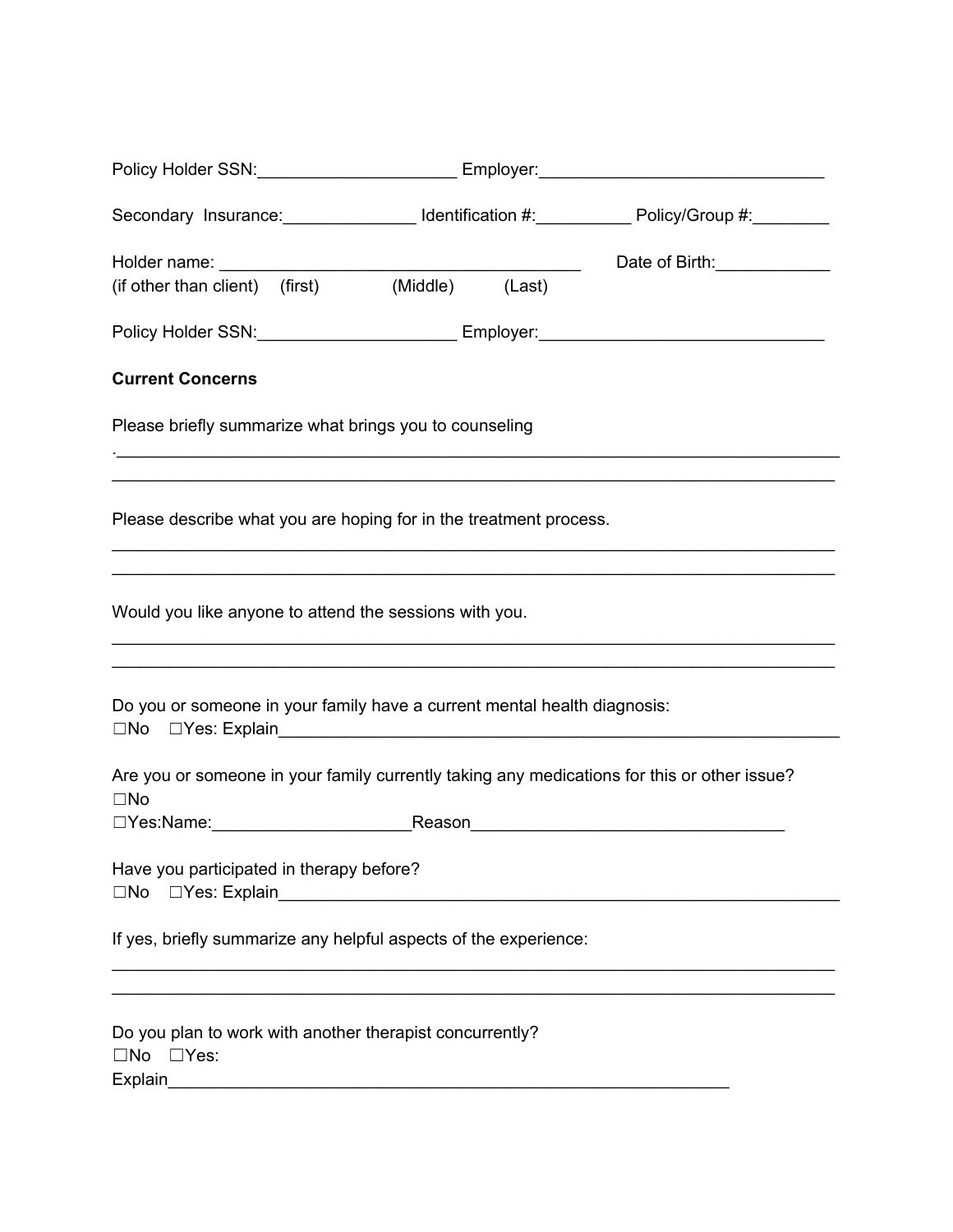## **Current Concerns Continued**

| Are you concerned you or someone you care about has an unhealthy relationship with alcohol?<br>$\square$ No $\square$ Yes:                 |
|--------------------------------------------------------------------------------------------------------------------------------------------|
|                                                                                                                                            |
|                                                                                                                                            |
|                                                                                                                                            |
| Are you concerned you or someone you care about has an unhealthy relationship with                                                         |
| marijuana?                                                                                                                                 |
| $\square$ No $\square$ Yes:                                                                                                                |
|                                                                                                                                            |
|                                                                                                                                            |
| Are you concerned you or someone you care about has an unhealthy relationship with<br>prescription drugs?                                  |
| $\square$ No $\square$ Yes:                                                                                                                |
|                                                                                                                                            |
|                                                                                                                                            |
| Are you concerned you or someone you care about has an unhealthy relationship with other<br>illicit drugs?<br>$\square$ No $\square$ Yes:  |
| Are you concerned you or someone you care about is self-harming or having thoughts about<br>wanting to die?<br>$\square$ No $\square$ Yes: |
| <b>Other Health Information</b>                                                                                                            |

|                                                                    | Phone #: _____________________ |
|--------------------------------------------------------------------|--------------------------------|
|                                                                    |                                |
|                                                                    | Phone #: _____________________ |
|                                                                    |                                |
| Do you have any current health concerns:                           |                                |
| $\square$ No                                                       |                                |
| $\Box$ Yes:                                                        |                                |
|                                                                    |                                |
|                                                                    |                                |
| Are you currently taking any medications for your health concerns? |                                |

|  | $\square$ No | □Yes: Name: | Reason |  |
|--|--------------|-------------|--------|--|
|--|--------------|-------------|--------|--|